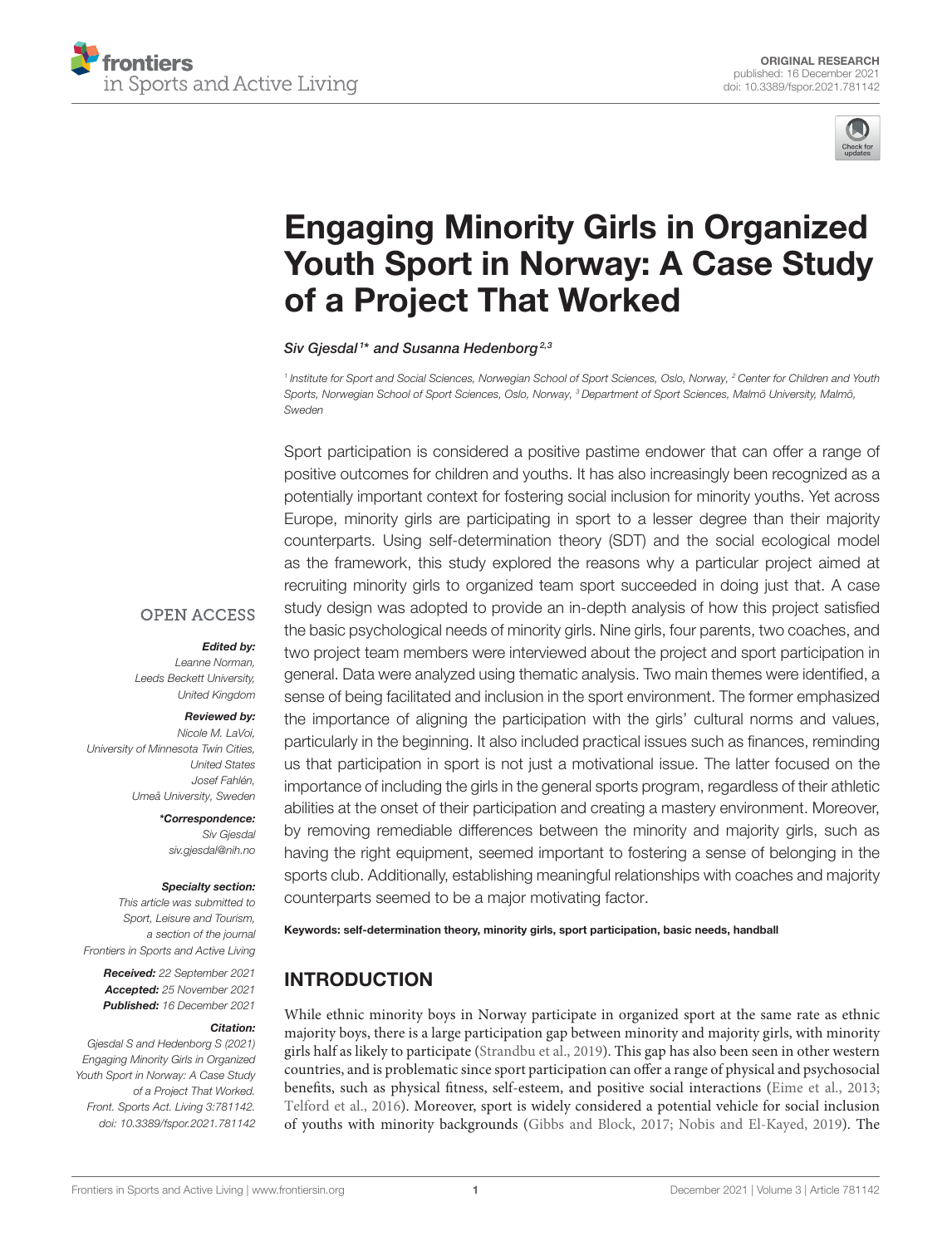Norwegian government, for example, points to organized sport as one aspect of the community that can, and therefore should, play an important part in establishing contact between majority and minority populations (Norwegian Ministry of Justice and Public Security, [2016\)](#page-10-3).

Considering the rather dire participation rates for minority girls, examining how we can engage them in organized sport seems warranted. Although the topic of minorities and sport has received a surge in popularity recently, many studies examine only structural or sociocultural aspects related to barriers, focusing less on the experiential dimensions of sport participation [\(Spaaij et al., 2019\)](#page-10-4). Yet, previous research has found that minority girls' decision to engage or not engage in sports is a result of both macro-level factors, such as culture and the local community, as well as more personal factors located in the microsystem [\(Thul and LaVoi, 2011\)](#page-10-5), similarly to their majority counterparts [\(Craike et al., 2009\)](#page-9-2). It is therefore important to not negate the influence of intra- and interpersonal aspects when attempting to understand how to engage this subgroup in organized sports. For example, Zhang and Solmon [\(2013\)](#page-10-6) called for an integration of self-determination theory (SDT) and the social-ecological model as a theoretical basis for understanding physical activity behavior. The socialecological model is a comprehensive framework, concerned with the interrelations among diverse environmental conditions and individual factors in human behavior and health [\(Stokols,](#page-10-7) [1996;](#page-10-7) [Bronfenbrenner, 1999\)](#page-9-3). Whereas, the social-ecological framework typically lacks the specificity to identify influential determinants of behavior, Zhang and Solomon argued that SDT alone fails to consider the potential influence of a broader specter of structural factors. Thus, combining SDT with ecological reasoning will allow for valuable research on how both the structural context and more person factors may contribute to sport participation.

[Ryan and Deci \(2007\)](#page-10-8) argued that because sporting activity demands exertion, energy, and focus, it epitomizes motivation; people being moved to act. Furthermore, motivation is thought to be closely related to the quality of sport participation [\(Vallerand, 1997;](#page-10-9) [Ryan and Deci, 2007;](#page-10-8) [Roberts, 2012\)](#page-10-10). This makes motivation a particularly relevant factor to study when trying to understand engagement in sport. In the present study, in line with [Zhang and Solmon \(2013\)](#page-10-6), we drew upon SDT [\(Ryan and Deci, 2017\)](#page-10-11) to study this topic. According to SDT, the satisfaction of three basic psychological needs is essential to the entry into, and the continuation of, sport participation (Ryan and Deci, [2007,](#page-10-8) [2017;](#page-10-11) [Curran et al., 2016\)](#page-9-4). It therefore follows that to engage minority girls in organized sport, one must satisfy the participants' basic psychological needs, namely the need for autonomy, competence and relatedness [\(Ryan and Deci, 2017;](#page-10-11) [Vansteenkiste et al., 2020\)](#page-10-12). Autonomy refers to self-regulated behavior and experiences associated with a sense of volition and congruence, competence is reflected in a feeling of effectance and mastery, whilst relatedness is defined as feeling integral to social structures outside oneself, akin to belonging, and connectedness.

Previous research has associated minority girls' sport participation with the basic psychological needs [\(Farello et al.,](#page-9-5) [2019\)](#page-9-5). Our aim was therefore not to examine whether the basic needs were important to minority girls' decision to participate in sports, but rather how these needs can be satisfied. According to SDT, supportive socializing agents account for personal and situational characteristics that influence participants' needsatisfying experiences [\(Vansteenkiste et al., 2020\)](#page-10-12). It therefore follows that most studies investigating basic psychological needs focus on the influence of the psychosocial environment, and mainly the coach. Findings overwhelmingly suggest that by being supportive, coaches can satisfy all three needs (Mageau and Vallerand, [2003;](#page-10-13) [Thul and LaVoi, 2011;](#page-10-5) [Adie et al., 2012;](#page-9-6) Curran et al., [2016\)](#page-9-4). However, researchers have been calling for more studies attempting to understand the distinct needs of female youth members of minority populations, in order to help them reap the potential benefits of sport participation (Middleton et al., [2020\)](#page-10-14). In fact, the theory of basic psychological needs does not assume a one-size-fits-all perspective, and research on specific subgroups is important because how a particular need is satisfied and the salience of that need may vary as a function of, for example, cultural background [\(Ryan and Deci,](#page-10-15) [2000,](#page-10-15) [2017\)](#page-10-11). For instance, it has been suggested that individuals from non-western societies may be more open to influence from their parents, being autonomous in their acceptance of parental decision-making on their behalf [\(Ryan and Deci, 2017\)](#page-10-11). Thus, in order to instruct socializing agents on how they can support the needs of minority girls in the sport context, we need to know more about how basic need satisfaction manifests itself for this subgroup within that context, and not just rely on research conducted on majority samples.

It seems evident that coaches and parents can be influential in terms of participation. However, circling back to the critique by [Zhang and Solmon \(2013\)](#page-10-6), although SDT is valuable in understanding intra- and inter-personal aspects related to sport participation, it may be somewhat limited in answering the question of how to minimize the participation gap between minority and majority girls. In fact, a recent report on the subject strongly encouraged the consideration of the complex ecological factors that influence sport participation (LaVoi et al., [2018\)](#page-10-16). As aforementioned, the more structural and socio-cultural influences on sport participation in refugee and immigrant populations has received some attention. For example, transportation constraints, lack of funding, little government policy and investment, lack of inclusive sporting practice, and unsupportive community norms have been found to constrain sport participation in minority girls [\(LaVoi et al.,](#page-10-16) [2018;](#page-10-16) [Spaaij et al., 2019\)](#page-10-4). However, this research has focused mainly on barriers, with little focus on how these aspects can facilitate participation. Moreover, according to social ecological reasoning, it is important to acknowledge that social and personal variables are occurring within distinct environmental settings, and investigating them specifically as it relates to the structure of these contexts have previously been emphasized [\(Bengoechea,](#page-9-7) [2002;](#page-9-7) [Sallis et al., 2008\)](#page-10-17). Unfortunately, to our knowledge the only study to look at more macro-level factors and basic psychological need satisfaction in minority girls' decision to participate in organized sport was the study by [Farello et al. \(2019\)](#page-9-5). Specifically, this study showed that a lack of community support was related to their need for relatedness. Although these are interesting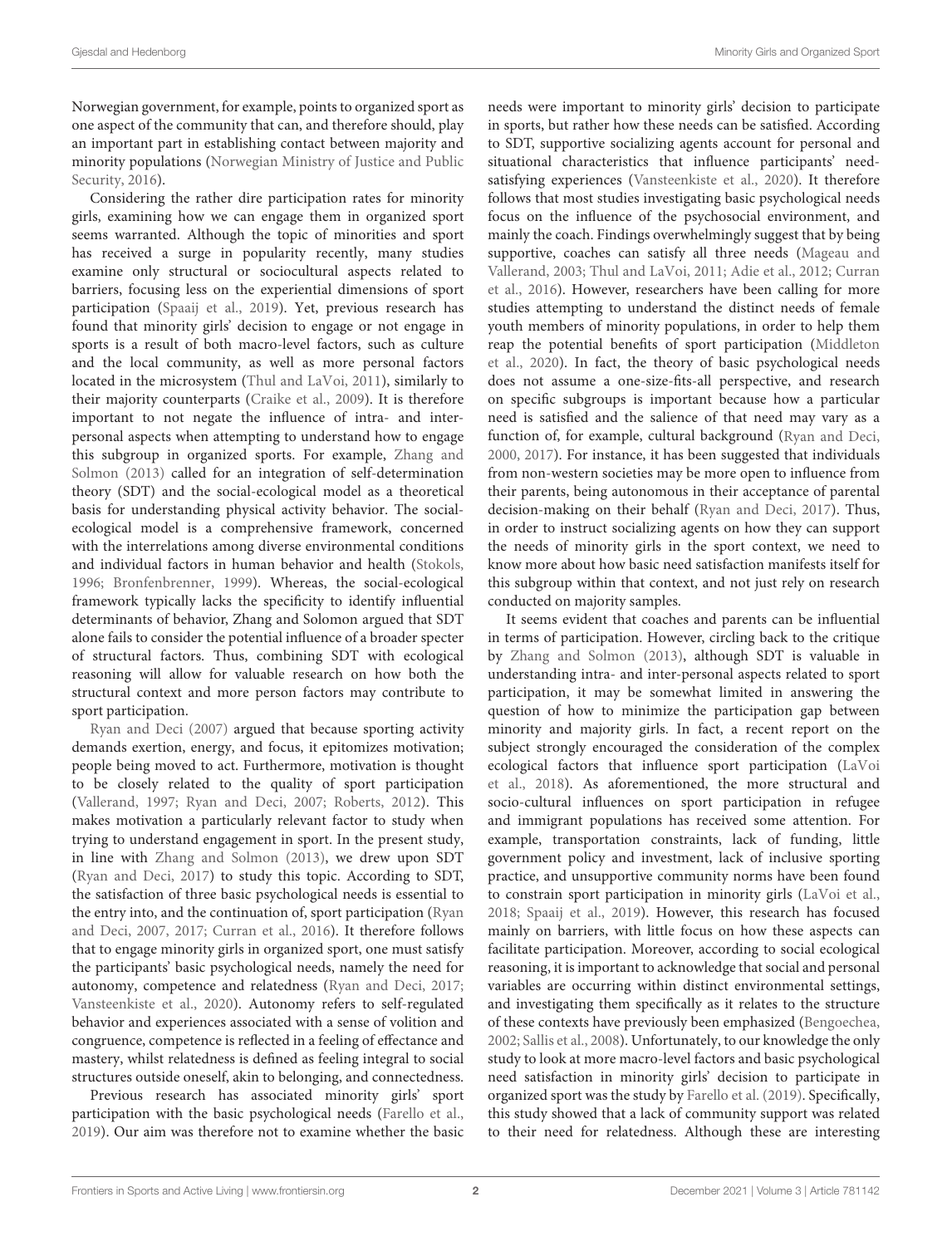findings, research from the US is not necessarily applicable to Norway. While sport in the US is closely related to the school domain, there has been little or no cooperation between the educational system and the voluntary based sport clubs that largely offer sporting activities in Norway [\(Støckel et al., 2010\)](#page-10-18). Moreover, the study by Farello et al. looked at general experiences with sport and physical activity, and we would argue that it is crucial to separate the experiences of organized sport from other types of physical activity, and that continuing this line of theory driven research in different context and countries is crucial to offering opportunity for contextual comparisons and contrasts.

Accordingly, the aim on the present study was add to our understanding of sport participation for minority girls. By combing SDT with an ecological perspective, we set out to examine how a particular project succeeded at engaging minority girls in organized sport, by focusing on the girls' basic psychological needs but also the broader context surrounding the sports program. Specially, we conducted a case study of a sport club-based project, The Colorful Sport Project (CSP), because of its success at engaging minority girls in organized sport. It was hoped that the findings from the study can contribute to our knowledgebase on minority girls' participation in organized sport.

## METHODS

#### Study Design and The Case

A single explanatory case study design was employed to gain in-depth knowledge of minority girls' engagement in organized sport, as this method is particularly apt at addressing "how" and "why" questions relating to minority girls' sport participation [\(Yin, 2018\)](#page-10-19). The engagement of minority girls was the critical case we wanted to study, and the CSP was chosen as the context to study this case because of its success. Specifically, the aim of the CSP was that minority girls should represent 11% of the participants, reflecting the demographics of the local community. Amazingly, at the end of the project this subgroup accounted for 21.3% of the participants [\(Vadsø Turnforening,](#page-10-20) [2014\)](#page-10-20). Moreover, these numbers seemed to hold steady several years afterwards. The project was organized by a local sport club in cooperation with local authorities responsible for settling and supporting newly arrived asylum seekers and refugees. The club is located in a small town in the scarcely populated northern part of Norway and offered handball and gymnastics in their regular sport program. The project itself ran over 3 years, that is three athletic seasons, and consisted of four distinct parts; (1) creating a minority only group where girls 13 years and older could try different sports, (2) offering open sport hall Sunday sessions for families with no requirement of club membership, (3) establishing an after school-program for first and second graders centered around sport, and (4) actively recruiting minority girls to established teams within the club.

The CSP provided the analytical frame for interpretations, whilst the units of analysis were important stakeholders, namely minority girls, their parents, coaches as well as other project members. The sources of data were mainly interviews, yet we also relied on funding applications, project rapports, and member statistics to give background and context. Collecting data from not just the girls, but also parents and other adults involved in the project allowed us to view the phenomena through different lenses, furthering our understanding [\(Baxter and Jack, 2008\)](#page-9-8). Interviews with girls who had been or were currently engaged in sport as a result of the CSP project served as the main source of data, while interviews with coaches, members of the project management, and parents served to expand and nuance the information given to us by the girls.

The participants in the present study were nine girls between the ages of nine and 19 and four parents, all settled refugees or asylum seekers from Nigeria, Eritrea, Ethiopia, and Afghanistan. The participants had all been in Norway for 3 years or longer. We referred to them as newly established minorities in the present paper, as some refugees and asylum seekers wish to be publicly acknowledged as minorities once they have been in the country for some time [\(Spaaij et al., 2019\)](#page-10-4). We also interviewed the CSP project leader and a team member who both served as club coaches, plus two other club coaches. The girls were recruited through the project leader, and were currently or previously involved in organized handball in the club and had started their participation through the CSP project. Most of the older girls had participated in the minority only group, the girls 14–16 years had been actively recruited to the club, while the younger girls became involved with the club through the open hall sessions and the after school-program.

#### Data Collection

Formal approval for the present study was obtained from the institutional review board at the Norwegian School of Sport Sciences, as well as the Norwegian Center for Research Data. The participants were recruited through the CSP project leader. The organizers/coaches, parents and girls above the age of 15 years consented themselves, while consent was obtained from parents for girls under 15, who were informed that they could decline participation even if their parents had consented. Participation was voluntary, and consent could be withdrawn at any point. However, several researchers have questioned the use of such formal processes of consent with populations similar to the one in the present study [\(Gibbs and Block, 2017;](#page-9-1) [Spaaij et al.,](#page-10-4) [2019\)](#page-10-4). We therefore also verbally informed participants about the nature of the study and how they could help, and made sure to ask them at the end for their input on how one might improve minority engagement in sport settings. Finally, in order to maintain anonymity, age, and ethnicity will not be referred to when individuals are quoted.

The interviews were semi-structured carried out by the primary researcher. The interview guide was developed following an extensive review of the literature on minority girls' participation in organized sport as well as SDT, and the primary researcher's understanding of the organized team sport context in Norway. Specifically, the primary researcher has several years of experience as a youth sport coach in Norway and has a thorough understanding of this context. The result was a series of openended questions, not related specifically to SDT constructs, but rather general questions about their experiences with the sport and/or the project. The use of open-ended questions allowed the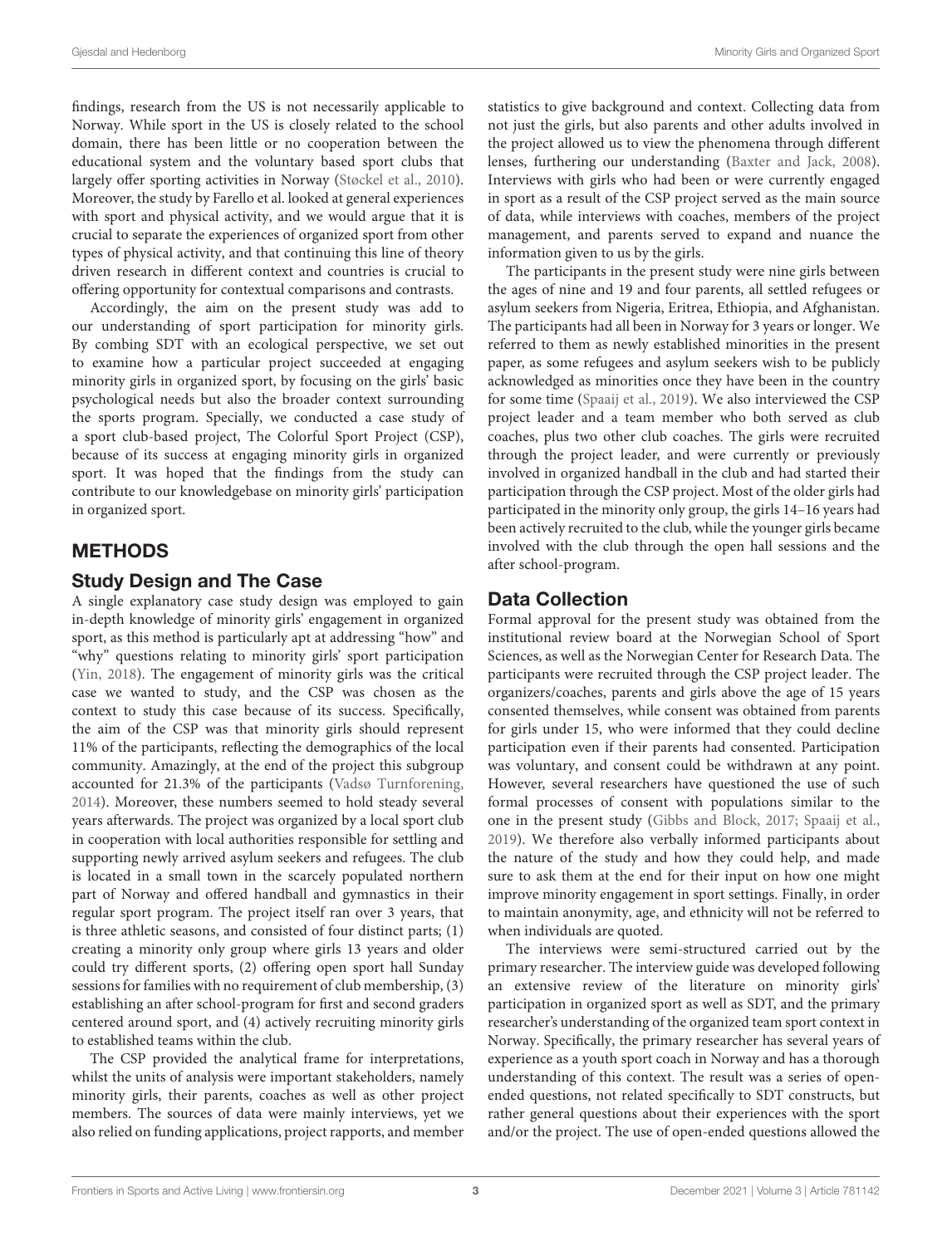participants to share their experiences, and to reflect on what was important to them. We were cognizant that we were interviewing children of different ages so we made sure to include more direct questions if the open-ended questions appeared difficult for them [\(Irwin and Johnson, 2005\)](#page-9-9). This did seem to be the case with the youngest girls, resulting in some shorter interviews.

To lessen the burden on participants, interviews were held at a place of convenience for them at a time of their choosing. The interviews lasted between 16 and 86 min, and were audio recorded and transcribed. Key questions posed to the girls focused on why they decided to try handball, why they continued with it, and their experience with participation (e.g., "what is the best part about handball?"). Key questions presented to the parents were similar, centering on their view of their daughters' sport participation ("how did your daughter become involved in handball?"). Also, aspects related to the larger context beyond the intra- and inter-personal was probed when brought up by the interviewees. As parents and children were both interviewed about the same topic, a conflict of interest may have been present. For example, some girls may have wanted to avoid certain topics, such as religion, due to loyalty toward their parents. To reduce some potential pressure on the girls, we did not ask them directly about the role of their parents, although we did probe the topic further if they themselves brought it up. Key questions posed to organizers and coaches focused on the background for, implementation of, as well as the outcomes of the project. During these interviews it was natural for us to also pose questions regarding the larger context surrounding the local sports club (e.g., "how did local community respond to this project?").

#### Analytical Approach

The data were analyzed using a reflexive thematic analysis. This entails identifying and retrieving themes form the data, produced at the intersection of the researcher's theoretical assumptions, analytical resources, and the data itself [\(Braun and Clarke, 2019,](#page-9-10) [2020\)](#page-9-11). We used a primarily inductive approach, in which codes and themes were developed from our interpretation of the data content, allowing us to remain reflexive in relation to themes that did not fit with our theoretical framework [\(Nowell et al.,](#page-10-21) [2017\)](#page-10-21). This means that we did not create themes based on SDT, but rather created more broad themes and then discussed these in relation to SDT in our discussion section. Furthermore, we recognize that there is always an analytical risk present when interpreting what is said in interviews, perhaps even more so with children. We were therefore cautious not to interpret answers as uncontestable truths but rather as indicators of their subjective experiences.

Computer-assisted qualitative data analysis software (MAXQDA plus v18.2.0) was employed to aid the analysis. We based ourselves on [Braun and Clarke's \(2019\)](#page-9-10) six-stage process because of its flexibility and potential for delivering rich and complex understandings. Familiarization was the first step, in which the data were read and reread several times. In this step, some general ideas about what was in the data was noted. Second, initial codes were generated based on key words and concepts, focused both on the semantic content of what was said, but also the more latent meanings in the data. This resulted in rather broad codes such as "friends" and "costs." Third, the initial codes were then sorted into potential themes based on broad patterns of meaning across the entire data set. This resulted in a collection of candidate themes and sub-themes, such as "gaining new friends." Fourth, these potential themes were refined and then compared to the entire data set to assess whether they fit the data set. In step five the themes were defined and given names. Last, in step six, the results section was written to offer the reader an understanding of each theme.

In order to increase the trustworthiness of the data collection and analysis processes, several measures were taken (Nowell et al., [2017\)](#page-10-21). First, the researchers were familiar with the theoretical background for the study, as well as the case study topic and context. Moreover, all the data collected was attended to, contributing to our interpretations. For example, the documents were given attention both before and after interviews, in order to both generate questions and to offer supplemental information [\(Bowen, 2009\)](#page-9-12). Furthermore, some of the interviews with the girls and their parents were conducted before interviews with other stakeholders, and some after. This allowed us to use the information given to us by the girls to guide our interview with stakeholders, and vice versa. Finally, throughout this data collection and analysis the primary researcher regularly discussed the topic with the second author.

# FINDINGS

Two main themes were identified. The first, a sense of being facilitated, concerned experiencing the sport participation tailored to these girls specifically. It reflected both practical elements such as financial issues and information, but also more personal ones related to values and norms. We refer to this as "a sense of being" because what appeared important is the girls', and their parents', perception of these aspects. For example, it is not information in and of itself, but rather how the information is perceived. The second, being a part of the sporting environment, was more reflective of the experience they had in organized sport, and the importance of being included both socially and in terms of the actual sporting activity.

# A Sense of Being Facilitated: Information

In order to recruit minority girls to the sporting program, a first step was informing them and their parents of what the club had to offer. It seemed that much of the information centered around organized youth sport in Norway, both various practicalities and the benefits of doing sport. However, the main point did not seem to be content but rather how they disseminated the information. This had drastically changed from the beginning of the project, from formal to more personal. For example, sending information sheets to nurseries and schools had not yielded results. Both coaches, project members, and parents talked about how important it was to have a personal touch when informing people, and therefore searching for forums where parents could be contacted in person, such as the church or the reception center, was vital. As a coach and a member of the project explained: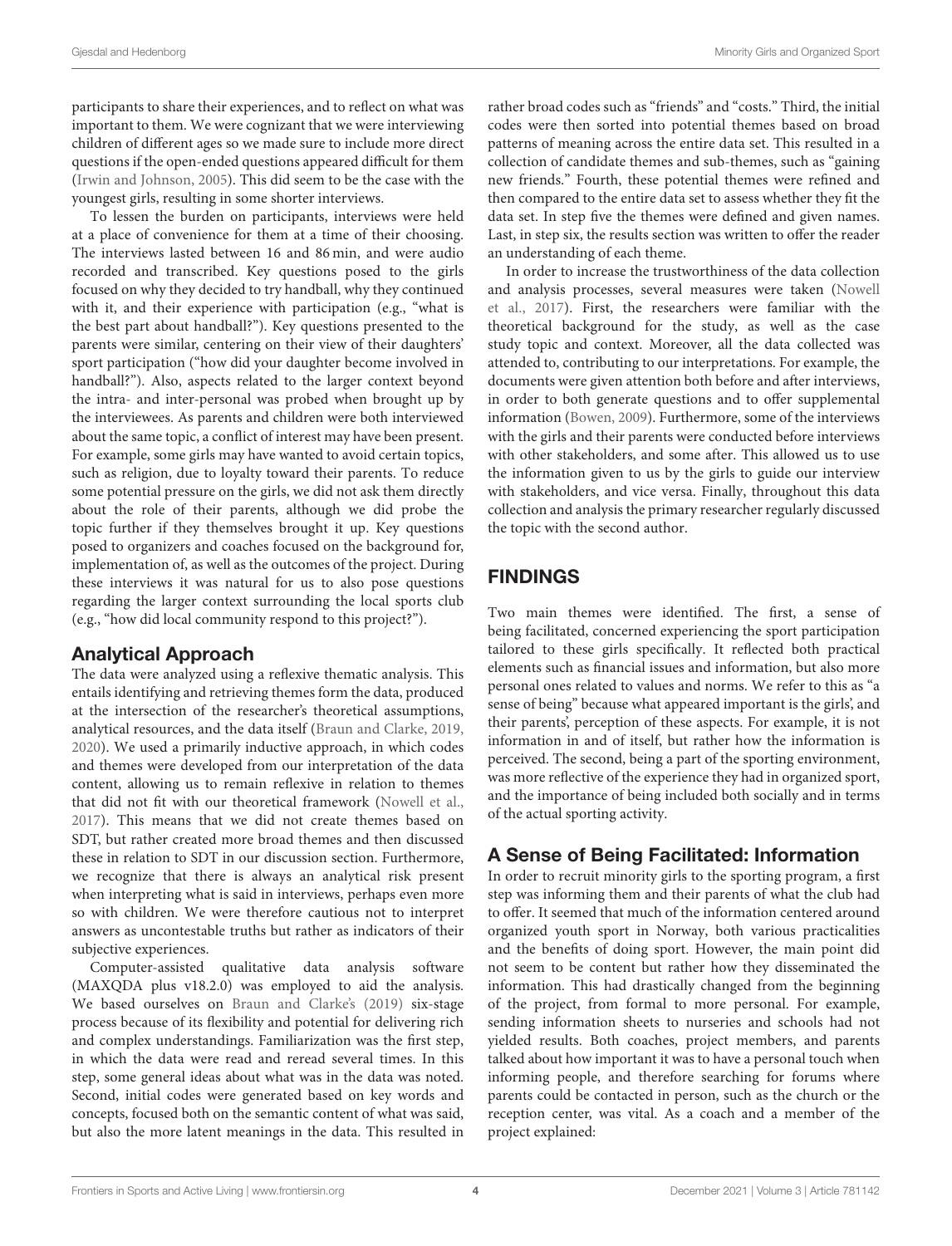...you must have someone that's is on, like [project leader and project member]. That are very committed and are trustworthy people. . . And willingly go, like they, go visit them and talk to them. (Coach)

It seemed as if it was very important to the parents that I came home to them and talked to them, so they knew that ok when I send my kid to training she's there, I can talk to her if there's anything. (Project member)

The parents themselves specifically talked about how much they appreciated that members of the club came directly to them, even visited them, when there was information they needed. There was also a concerted effort to disseminate information in various languages, such as Somali, Arabic, and Farsi, and its importance was emphasized by a member of the project: "But I am sure it helped, if just to, just to give them the right information, so I think they felt that hey we're welcome here. They want us to join, they have actually translated this."

#### A Sense of Being Facilitated: Practicalities

The aspect of practicalities was related to the broader context surrounding the local sports club. For example, all of the adults and some of the older girls interviewed mentioned the importance of financial costs to the girls' opportunity to participate in sport. Members of the project management team admitted that costs ended up being a more critical factor than they had anticipated. This was corroborated by a father who explained that receiving help from the club in seeking financial support from the municipality made a great difference:

They [mentions members of the project management] help us with a lot. Clothes, and the invoice. They helped us with NAV [Norwegian Labor and Welfare Administration]. We got the invoice [from the club] and they helped us get it to NAV. They paid it, and that's good. Because we do not have jobs. When we get jobs, we will pay. (Father)

An interesting detail was how the girls themselves focused far less on the cost issue compared to the adults, with the younger girls not mentioning it at all. Moreover, another practicality that the adults focused more on was the local environment. Specifically, a small municipality seemed to ease the inclusion of these girls in the local club, as the families were not dependent on transportation. In addition to easing participation, living in a small community also offered a feeling of safety as one mother explained: "The children go to training alone...you don't worry when they're there, it's all so close to us."

# A Sense of Being Facilitated: Values and Norms

Both the girls and the parents were adamant that it was the girls themselves who initiated participation in organized sport, illustrated by one mother saying: "And if the children want to do sport, it is them who opens that door first. . . they decide themselves, to start, and what sport." Indeed, it did not seem as if any of the girls experienced any encouragement or pressure from their parents to start their participation in sport. However, the desire to participate often came after the sport program had been adjusted to accommodate both the girls' and the parents' values, indicating the importance of accommodations made on the structural level. Initially many of the parents had been skeptical. According to the project manager, it was only when the minority parents had questions that they started actively seeking out the parents, and the girls really started showing up:

That communication was not planned, not at all. But we saw that, it works. So, we invited some [parents], after we saw that there are some key people in the different cultures, the different communities. So, we invited four mothers, that all had two or up to five girls. . .so we invited them to a meeting with us in the project team. To talk about girls and sport, finances and asked about what they wanted to know. We saw that the most important thing was that they saw our faces, got to know us, trusted us. (Project leader)

Even when the girls started to show up at the sport hall, there was still a bit of facilitation in order to keep them coming back. For example:

We had hijabs made, like sport hijabs that were meant to be part of the kit. And that, although they are not used a lot, I think it helped. Because, I think parents, and the girls themselves, got the impression that hey we are trying to facilitate you. We do not mind you using hijabs but use this one because it doesn't have needles and decorations. (Project leader)

What we had to focus a little extra on, when they started playing games and such, was the aspect of physical contact. So, I think, we had to practice being close to each other and touch each other and hold each other. (Project member)

It seemed that this facilitation was most important in the beginning, after a while it did not seem that crucial anymore:

In six months, we had girls who in the beginning couldn't go into the sport hall because there were boys there, and had to wait outside until all had left, to after six months being able to play against an all-boys team in front of many spectators in the sport hall. It took six months right. They felt safe, the parents knew what, where, we made sure of that. (Project member)

When deciding to try out sport the girls seemed concerned with some extrinsic values associated with the participation. The most mentioned by the girls was learning the language, and one of the girls mentioned this as her main motivation for initially participating: "Because I couldn't speak Norwegian, and those who were in my class, the girls said I could learn Norwegian if I started handball. And so, I started handball." This sentiment was supported by the parents interviewed, who agreed that organized sport had been important for their children's language development. Moreover, the parents highlighted the importance of activity for physical health, illustrated by a father: "Because children need to go out. Exercise, football, handball. Go for a walk. Children need, all people need that." One of the girls corroborated this, stating that her mum encouraged her continued participation in sport mainly because of the health benefits: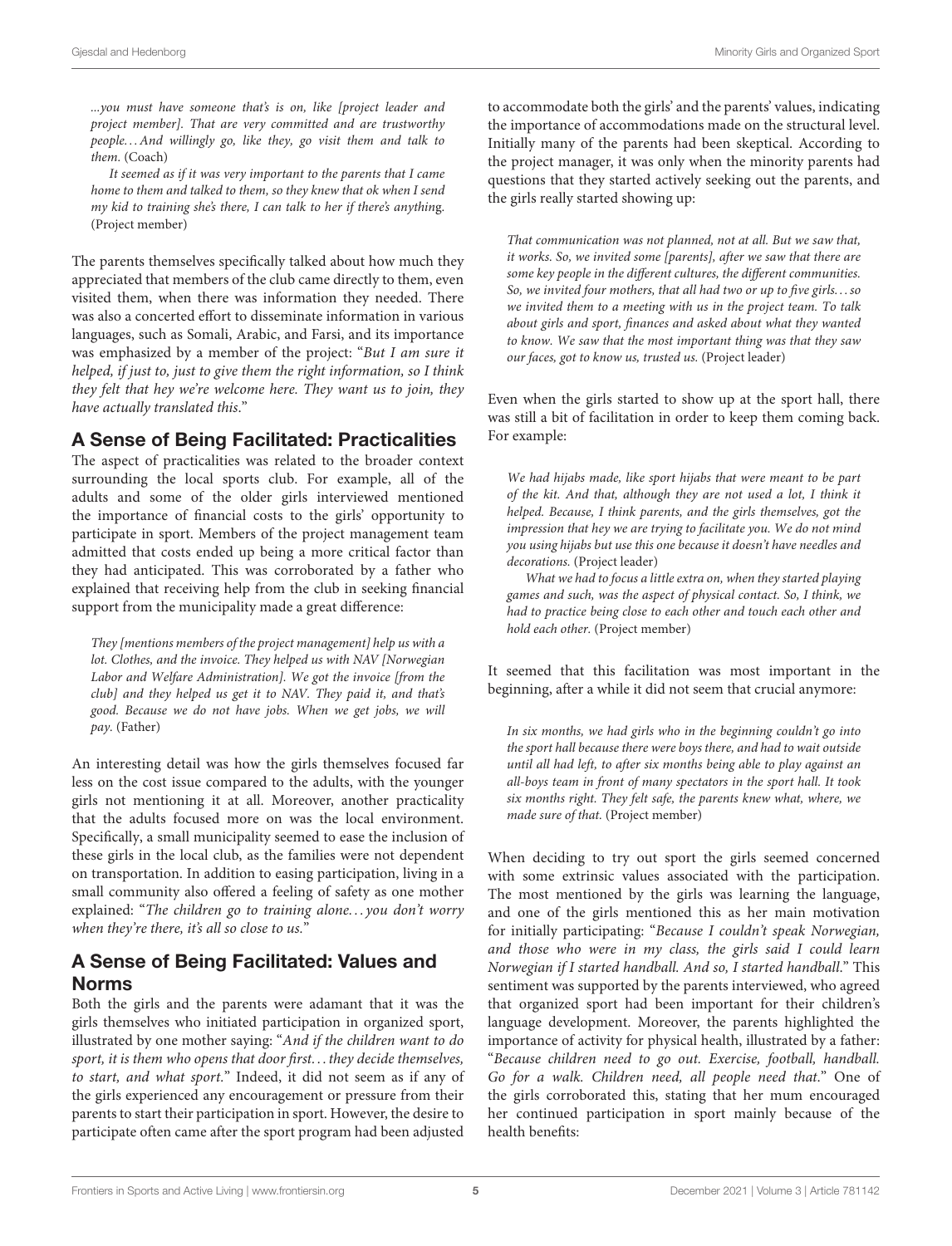She has motivated me like, to do this. Even though she sees that I have a lot of homework right. That it's good for my brain, that you should have, take some breaks. I know it's hard with school and stuff, I want you to learn, but exercise is important too, for your health. (Girl)

A competing value that seemed to interfere with sport participation was the importance placed on education. One coach commented on how career-focused the minority girls were: "School is very important. While some of the others [ethnic Norwegian girls] can be a bit more relaxed." Some of the older girls had discontinued their participation when they turned 16: "There was a lot to do at school, lots of homework. So, then I didn't have more time for it [sport]." The younger girls presented similar attitudes, in that at some point in the future they expected to have to choose and would then choose school.

## Inclusion in the Social Environment: Developing Meaningful Relationships

All the girls mentioned aspects related to social relationships as important, and being with friends seemed to be a major factor in the girls' decision to join the club. An informal word-of-mouth marketing was pivotal in making them want to try handball, as one girl commented, "Because one of my friends, she used to brag about how nice it is. And so, I wanted to start, so I started. And I thought it was really good."

All the girls mentioned gaining new friends through their participation, and believed it benefitted them beyond the sporting context:

Before I spent my time watching movies and stuff. But most of my time I now spend on handball. That and the social stuff, getting to know people...Many of them I wouldn't have gotten to know otherwise. When I spend more time with people, I get to know them more. And it's easier for you to work with them at school, and other places, anywhere really. (Girl)

This was corroborated by the parents, who underlined the importance of being social, with one mother saying "It's boring to be home. Not good to be home alone, they don't learn, they don't get to know people." Many of the minority girls made friends that were ethnic Norwegians. One of the coaches, who worked as a teacher at the local high school, commented on the positive effects of this, stating: "We see that when they come here [high school], they know each other. They are much more comfortable in their interaction." However, in this regard there seemed to be a difference between the girls who participated in the normal club activity and those who only participated in the group for minority girls only. As one of the girls who had participated in both commented: "You can see a difference between me and them [the minority girls who participated in the minority group only], that I have more contact with the other Norwegian girls than they do."

A good relationship with the coaches also seemed imperative for several of the girls, with one noting that the coaches were the ones who had given them the best reception when they first joined the club. According to the project management a close relationship with the adults at the club was almost a symbol of status for the girls:

They are very eager to give us a hug right. And when people ask how do you know her, they say well she's friends with my mum. And I see that they are very like, my mum has Norwegian friends. That it maybe means something to them. It sounds weird to say, to promote myself like that, but still I see it. And I might have had a special care for the minority girls. (Project leader)

It also seemed that gaining a sense of belonging within into the club and the local community was experienced as valuable. When asked how it felt to be a part of the handball club, one of the girls answered:

That I'm worth as much as the others. That there's no difference between me and them, even though I use a hijab. I use long clothes, but there's no difference. I am a girl, they are girls, I can play handball.... You can say that I don't become my culture. (Girl)

The project had received political support, and the participants got a lot of media attention. One of the members of the project talked about how the minority only group perhaps had not provided the girls with social inclusion directly, yet the experience appeared to have given them a sense of pride and served to inspire others:

It's given them a lot, I think they have felt that, this is cool, we're cool. And the younger girls have been there and seen this, and seen that, this is good, she's 20 years old and Muslim and a girl, and she plays handball. (Project member)

Developing social relationships was not limited to the girls. The parents explained that they had gotten to know people in the community through the club. There had been a concerted effort to get parents of minority girls to volunteer. A member of the project team explained that many parents had understood that their daughter's sport participation could mean something for them as well: "Many have discovered that this is actually a great opportunity to get to know more people, and networking, how important that is."

#### Inclusion in the Social Environment: Being a Part of the Sports Team

Being a legitimate part of the sports team seemed important to the girls. Specifically, this meant participating as a part of the normal sport program within the club. This was somewhat of a challenge for the club because the minority girls generally started later than their majority counterparts and were therefore naturally behind in terms of skills. However, this seemed to be helped by a sport program with a clear mastery philosophy, as one coach commented:

...the focus is player development. And that they get playing time. Right, you don't travel far to play 5 minutes, and sit the rest of the time on the bench. That's boring, then they quit right away. (Coach)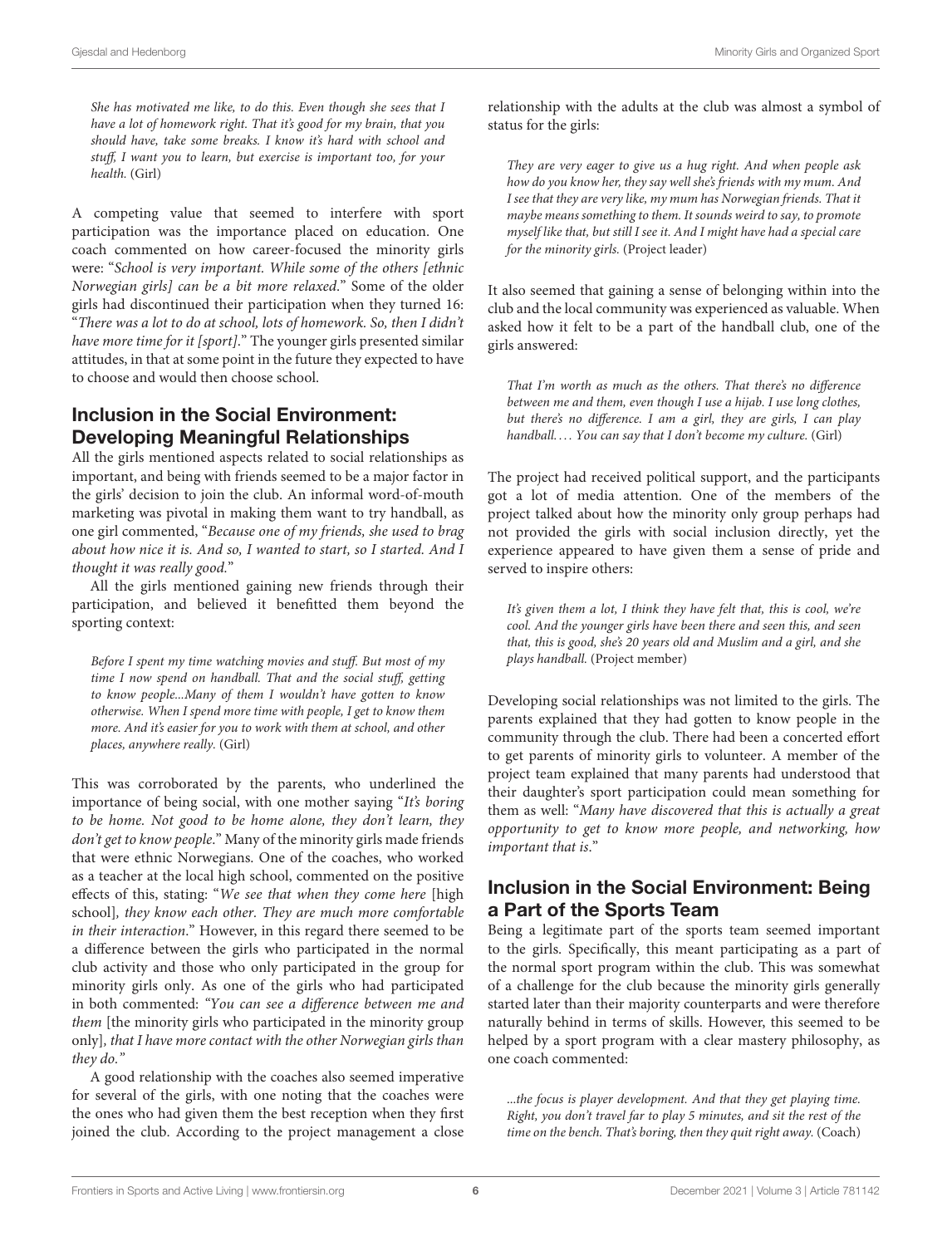That this was the focus within the club was supported by the girls, with one stating that:

They [coaches] don't care a lot about, when we're playing a game, the scoreboard. They care about us trying things, mastering things. Because it's not now that we have perform and such, that's like when we're sixteen. They care mostly about us learning. (Girl)

In line with this mastery focus, many of the girls mentioned cooperation as something they enjoyed with their participation in handball, with one girl stating "I like that you get to play with others on the team, you can talk to them about what to do, for example a set play, or find a way to work together." There appeared to be a clear focus on helping each other out and working together, according to another: "I like that we work together, because I have a lot of friends there, and they help me and give me tips on how to play." This was supported by one of the coaches:

The youths are very good nowadays. They are so inclusive. Like say, ten, twelve years ago, if someone couldn't catch, or couldn't throw, they would roll their eyes. They don't do that anymore. Now they go over and tell them how to do it, help... I think that's very important. (Coach)

Learning and mastering skills seemed to be a big part of what made the participation in sports enjoyable for the girls, yet there were some challenges getting the older minority girls to understand the value of development and that it takes time to master new skills:

You will meet challenges regardless, but its extra difficult for those who are older. They take it so seriously, they take it hard. A sevenyear-old will forget it by the next practice, be disappointed but then it's over. But these girls feel like a failure. (Project member)

The importance of the mastery philosophy was perhaps most evident when welcoming new girls to the club. They were included in the team straight away, during both practice and matches. Although they received extra help when needed, they still partook in the same type of drills that the rest of the team worked with. The importance of this philosophy was best illustrated by what happened with two girls who tried to join a team that did not share this philosophy:

I had two girls with me, both coming from the reception center...who wanted to start playing handball....but what happened was that they were left to themselves. So the one girl told me after a few practices that no I don't want to. We just stand behind the goal throwing the ball, me and the other new girl. . . There was a large difference in ability level, and the coaches were so focused on the level, we are going to reach high. And to then start building someone up from the ground, they weren't interested in that...that team still does not have a single minority girl, and haven't had one since they started. (Project member)

When asked what the best part of practices were, the girls were unison in that being game time. Although this may at first glance seem counter to the importance of mastery, the girls were more focused on the notion of play rather than normative competition. Moreover, partaking in tournaments and away games were an essential part of the handball experience. This was exemplified by one girl being asked about a good experience she had had with handball, replying "The first time we went to another town to play matches." A coach stressed the importance of matches: "They learn a lot when they're are there, handball. There are so many games. They see what they have to do. I as a coach can't show them that during practice. It is not the same." The importance of partaking in these away games was also related to the social aspect of participation. Because of the large distances of the northern part of Norway, tournaments and away games require a lot of traveling and often spending the night. This seemed to make competition very enjoyable, with one coach noting that: "It is where you create the connection between the girls, and the parents that come with."

In addition to a mastery focus, an important tool for ensuring that the girls felt a part of the team was the club kit, bought and given to the girls free of charge:

When we bought the kits for them, that was exciting in itself. They came with us to the shop, tried them on, got their names printed on. . . they even used them at school. It wasn't just at practice. It was so important for them to show that hey I am also a part of this. (Project member)

This sentiment was supported by the girls, showing that the kit was crucial to the feeling of belonging:

...I wore every day the same, pants and t-shirt let's say, and then [her coach] said, when I started playing handball, come with me, and we went to the sporting goods store, what sport clothes that the others have do you want to buy, like pants and a sweater and stuff. Then she bought that for me, even socks. Shoes and everything. I like felt that I became a part of it then. . . I felt that it was nice of her, because we couldn't afford that, right. (Girl)

# **DISCUSSION**

Given the dire participation rates in organized sport for minority girls in Norway [\(Strandbu et al., 2019\)](#page-10-0), this study focused on understanding how we can satisfy minority girls' basic psychological needs through a local sport-club based project. The results, first of all, show the importance of access to the success of the CSP. Therein, the significance of the financial cost of sport should not be ignored, especially seen as a recent report shows how the cost of organized sport in Norway has increased just from 2015 to 2021 [\(Jacobsen et al., 2021\)](#page-9-13). What was particularly noteworthy, however, was how some girls explained that once they received some form of financial help, they felt equal and included. This can be referred to as equity, defined by the World Health Organization as the absence of remediable differences between groups of people [\(WHO, 2020\)](#page-10-22). Specifically, in situations where there are differences between groups that create barriers for sport participation, such as finances, it is only when these differences are remedied that we can talk about equal opportunities for sport participation. This represents an example of how aspects beyond the intra- and inter-personal level can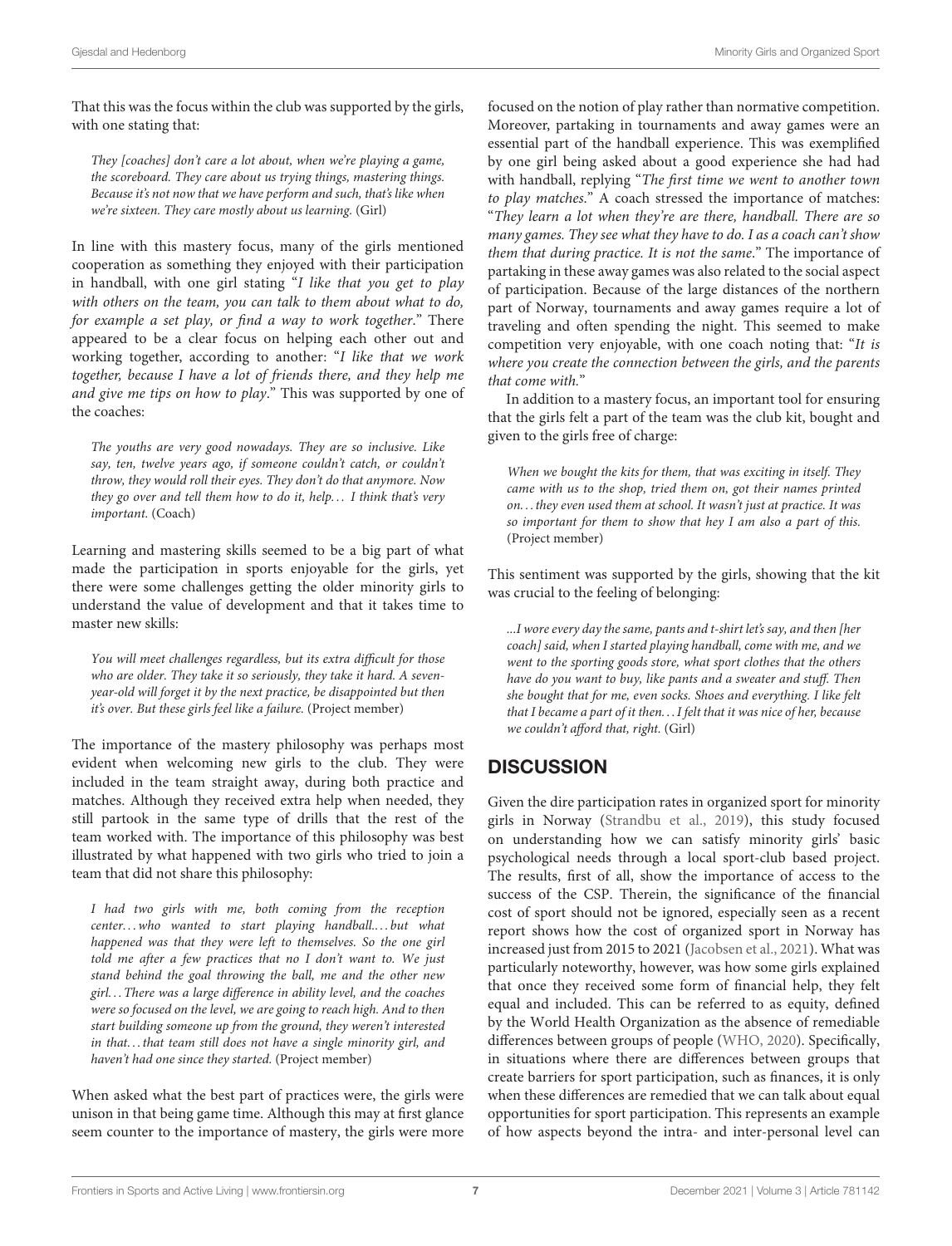influence a sense of relatedness, essentially showing that basic need satisfaction is not purely a result of the microsystem.

Related to access, it is important to note that the CSP was located in a small town in northern Norway. This meant few competing extracurricular activities, very safe neighborhoods and little need for transportation, similar to the more structural elements found in previous research [\(Spaaij et al., 2019\)](#page-10-4). Although the girls did not focus greatly on the issue of location, its potential contribution to the success of the project should not be ignored, particularly since it was mentioned by several parents. Moreover, a recent report found that sports clubs in smaller and more rural municipalities in Norway are better at recruiting families from lower socio-economic backgrounds, tying this to the importance of costs aforementioned. Thus, future work is needed to assess whether a similar project can be equally successful in a larger city.

Although access appeared important, it seemed like a necessary but not sufficient factor, and beyond this, several aspects linked to the basic psychological needs were found. Autonomy, for example, was not mentioned overtly by the girls yet probing the data yielded a different story. Indeed, fostering the girls' sense of autonomy seemed to be done by aligning participation with their values and norms, actively communicating with the girls and their parents coupled with a considerable willingness to tailor activities to suit the girls. This corroborates previous findings underlining the importance of talking to the girls themselves when including them in sport [\(Lowrey and Kay, 2005;](#page-10-23) [Thul and LaVoi, 2011\)](#page-10-5). This can be seen as autonomy support, essentially valuing the importance of personal relevance [\(Mageau and Vallerand, 2003\)](#page-10-13). Specifically related to the present findings, this autonomy support was characterized by cultural sensitivity, for example in terms of uniform requirements [\(Olliff, 2008;](#page-10-24) [Thul and LaVoi, 2011\)](#page-10-5). This corroborates previous research finding that flexible dress requirements are important for minority women's participation in sports [\(Cortis, 2009\)](#page-9-14).

Also corroborating earlier research [\(Langøien et al., 2017;](#page-9-15) [Spaaij et al., 2019\)](#page-10-4), is how the local political environment seemed to have an impact on sport participation through the readiness to make the aforementioned adaptations to meet minority girls' needs. Moreover, the attention given, both from the media and the local community itself, seemed to create a sense of pride for the girls themselves. These findings represent interesting links between the macro-level and autonomy and relatedness need satisfaction. Although the link to relatedness has been reported previously [\(Farello et al., 2019\)](#page-9-5), the association to autonomy is a novel finding that further underlines the importance of considering the local environment when working on increasing organized sport participation in minority girls.

An interesting finding was that it seemed as if aligning the participation with their values and norms was most crucial at entry into the sports program, and that this manifested itself somewhat differently once the girls were an integral part of the context. This moves beyond previous research underlining the importance of gendered spaces and allowing culturally appropriate clothing [\(Thul and LaVoi, 2011\)](#page-10-5), by showing that although this was also important herein, its relevance seemed to decline over time. In fact, after only six months the girls felt comfortable playing against boys, in handball, which requires bodily contact. As such, it could be that entry into sport program is the most sensitive phase, yet if one succeeds in meeting their personal values and norms immediately the special accommodations may not be necessary over time. However, this requires more research moving forward.

Related to personal relevance was the importance of informing the girls and their parents about organized youth sport in Norway, and its benefits. According to [Langøien et al. \(2017\)](#page-9-15), one of the main reasons why minority populations in Europe were not as active as the majority was a lack of knowledge of physical activity and health. The CSP focused on the extrinsic value of sport, for example, learning the language and physical activity, both of which have been found to be reasons for sport participation in similar samples previously [\(Olliff, 2008\)](#page-10-24). Ryan and Deci [\(2007\)](#page-10-8) argued that not all parts of sport participation will be intrinsically rewarding, and that extrinsic values can be fundamental for sustained engagement. Thus, a focus on potential benefits of sport participation may be a fruitful avenue for promoting participation, of course in combination with a program that also promotes intrinsic interest.

Both the girls and the parents were adamant that the girls themselves initiated participation, free from any pressure or probing from parents. This contradicts research done on mainly majority youths in Norway which has found that parents are an important initiator and motivator for sport participation [\(Stefansen et al., 2018\)](#page-10-25). On closer examination of the data, it did seem as if a good deal of the effort regarding recruitment and facilitation had been aimed at parents, suggesting that parents were at least part of the decision to partake in sport. This is not to say that the girls were not autonomous, as there can be cultural differences in where the line is drawn for personal boundaries and acceptance of influence from others. In such instances, autonomy can be experienced by accepting and internalizing choices made by trusted people, such as parents [\(Ryan and Deci,](#page-10-11) [2017;](#page-10-11) [Vansteenkiste et al., 2020\)](#page-10-12). This is also in accordance with previous research from the US, showing parents need to approve of physical activity endowers for it to be a feasible pastime for minority girls [\(Thul and LaVoi, 2011\)](#page-10-5). Understanding these types of nuances are imperative for us to ensure basic psychological need satisfaction in youths from various cultural backgrounds.

An example of the mesosystem, that is interactions between different part of the microsystem, was how the importance placed on education acted as a barrier for sport participation. This is perhaps not surprising as previous research in Norway and the US has shown that immigrant parents generally expect girls to spend a great deal of time studying [\(Walseth, 2006;](#page-10-26) Thul and LaVoi, [2011\)](#page-10-5). Yet this is also an area where the Norwegian context differs from the US, in that there traditionally has been little or no cooperation between the educational system and the youth sport domain [\(Støckel et al., 2010\)](#page-10-18). It may be that Norwegian sports clubs could benefit from a closer connection with the local schools, or at least focus on creating a program that combines well with the academic school year.

Once the girls had access to sport participation, their motivation for starting and continuing their participation seemed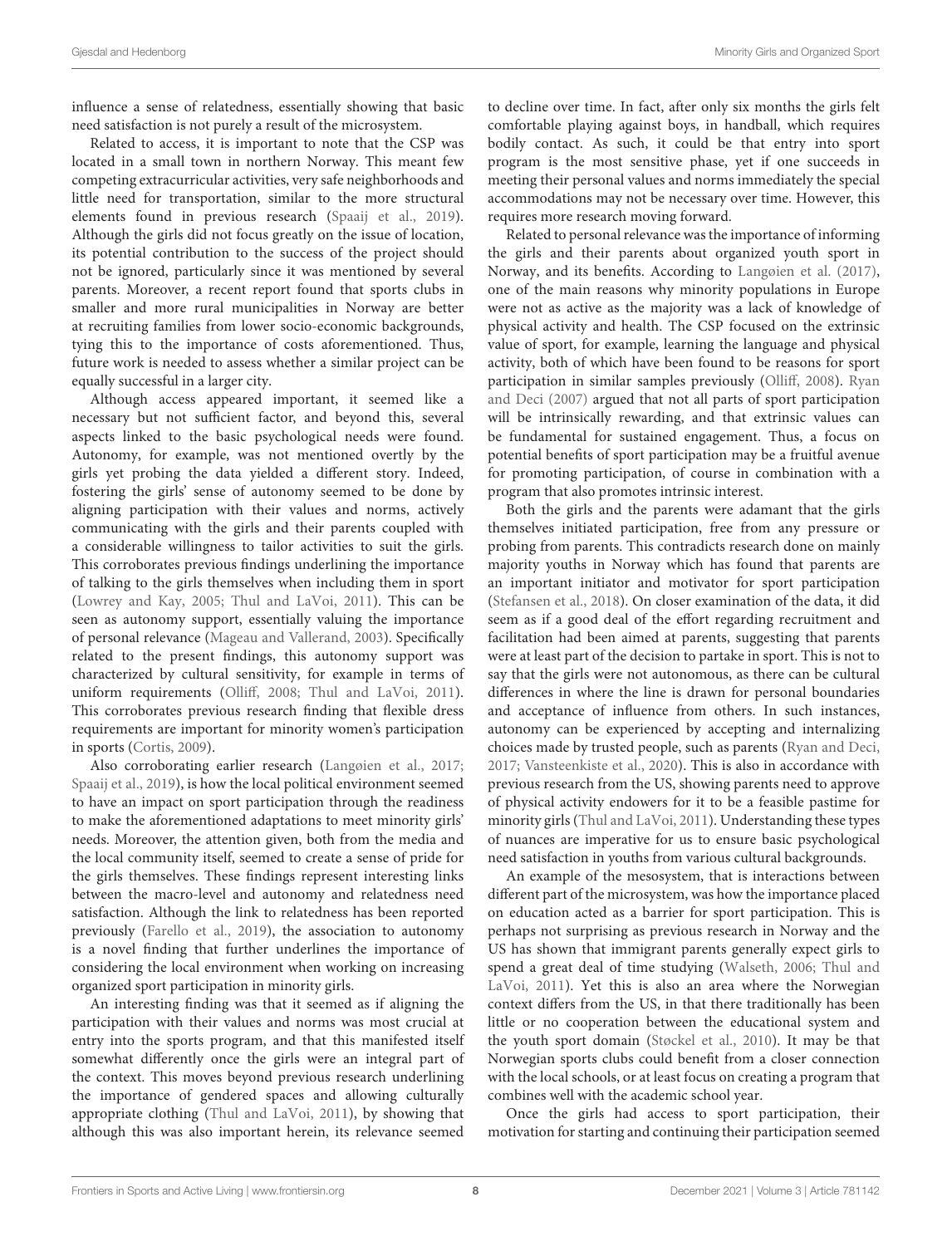to align well with the other two basic psychological needs. Relatedness seemed to be most apparent, as being with friends, making new friends, and feeling a sense of belonging was a major part of both why they wanted to try sport, and why they continued their participation. The importance of peers for young peoples' commitment to sport has been well-established previously [\(Ullrich-French and Smith, 2009;](#page-10-27) [Farello et al., 2019\)](#page-9-5), here with the added layer of creating social relationships with majority counterparts. The importance of friends in recruiting minority girls may be particularly relevant due to the lack of parental initiation found in the present study, in contrast to that found in research with a mainly majority sample [\(Stefansen et al.,](#page-10-25) [2018\)](#page-10-25).

A less overt example of relatedness was found, namely the importance of a personal touch when communicating with the families. The members of the project actively sought out parents, visited them and stayed in contact even once participation had been established. This seemed to create a sense of community, and developed trust between parents and the club. According to [Vansteenkiste et al. \(2020\)](#page-10-12), experiencing a strong bond to a socializing agent can provide a starting point for internalizing the values of an activity. In this instance, it could be that this bond allowed the families to start internalizing the value of sport, based on what was being communicated by the project members. This supports the use of community liaisons to actively link the youths and their families to sport clubs, as advocated in previous research [\(Gibbs and Block, 2017\)](#page-9-1). This is obviously a costly measure, yet one that might be worth it if one is serious about engaging this subgroup in organized sport.

An interesting and unique finding was how the inclusion of the parents in volunteer work for the club lead them to make social connections with others and become more visible in the local community. This essential shows how organized sport participation for the children can lead to a sense of relatedness for the parents as well, if one succeeds in including them within the club. This finding may represent a specific characteristic of the Norwegian context. This type of voluntary work is referred to as dugnad, a cultural praxis based on the traditions of cooperation, where the work is done as collective [\(Simon and Mobekk, 2019\)](#page-10-28). Indeed, in Norway, youth sports are essential built on the notion of dugnad, and it is almost expected that one contributes as a parent [\(Støckel et al., 2010;](#page-10-18) Folkestad et al., [2017\)](#page-9-16). Although this may act exclusionary, the CSP actively worked on including the parents in this praxis, essentially making it a positive feature instead.

The meaning that the girls attached to being a part of the sporting environment was also centered around sport-specific aspects. It seemed important for them to be a part of the team, and to feel a sense of mastery. This can be linked to the need for competence, which has been associated with sport commitment previously [\(Ullrich-French and Smith, 2009\)](#page-10-27). The project seemed to facilitate this by ensuring a mastery climate was created by the coaches. This may be particularly important for minority populations as they tend to start their participation later and have less experience with sport, which can lead to feelings of physical incompetence [\(Farello et al., 2019\)](#page-9-5). Indeed, [Cortis \(2009\)](#page-9-14) found that a lack of skills, and general self-consciousness, could act as a barrier for sport participation for this subgroup, further underlining the importance of focusing on mastery rather than normative performance.

The coaches described how they used differentiation, a pedagogical tool closely related to the aim of inclusion as it values everyone's achievements equally, and promotes the idea that all participants should be able to succeed regardless of ability level or personal circumstances [\(Morgan, 2017\)](#page-10-29). This is in accordance with previous recommendations for creating inclusive sport programs by limiting the negative aspects of competition and instead focusing on learning and development [\(Olliff, 2008\)](#page-10-24). The importance of this approach became apparent in the present study as the one team that operated with a more performanceoriented climate failed at recruiting minority girls. This is unsurprising, because the very nature of a performance-focused environment is built on the value of normative competition, with little room for diversity or mastery experiences for a heterogeneous group [\(Nicholls, 1989\)](#page-10-30). Indeed, recent research showed that a mastery climate created by the coach, characterized by little intra-team competition, lead minority athletes to experience a greater sense of inclusion within the team (Van Yperen et al., [2021\)](#page-10-31). Moreover, this focus on mastery could also have been important for the satisfaction of relatedness through friendship, as mentioned earlier, as previous research has found that a mastery climate is related to positive peer relations in youth sport [\(Ommundsen et al., 2005\)](#page-10-32).

## STRENGTHS AND LIMITATIONS

We believe that the present study has several strengths. First and foremost, it contributes to our knowledge base on how to engage minority girls in organized sport. This is an important topic that will remain relevant in the years to come. Second, by collecting data from several sources we gained a more nuanced picture of the project and its influence on the girls' sporting participation than we would have if we had just collected data from a single stakeholder. Last, in contrast to a lot of the sport psychology research conducted on this subgroup, choosing to have a theoretical backdrop for our analyses means that our findings are more easily compared to previous and future research [\(Hatzigeorgiadis et al., 2013\)](#page-9-17).

The present study is not without its limitations. First, only including girls who joined the sport club may present some biases in our data. Future research should aim to reach girls who chose not to participate in order to learn their reasons. Second, we decided not to differentiate between the minority girls based on their specific ethnic background. We would like to acknowledge that there may of course be differences based on where they fled from, however, in this project their similarities likely outweigh their differences. Third, the age range of the girls is rather large. Future research would benefit from differentiating based on age. Last, some of the findings could be also appear in similar studies with majority girls, for example the notion of costs and the importance of friends. We do not want to assume that any of these aspects are definitely tied to their status as settled refugees and would therefore advocate for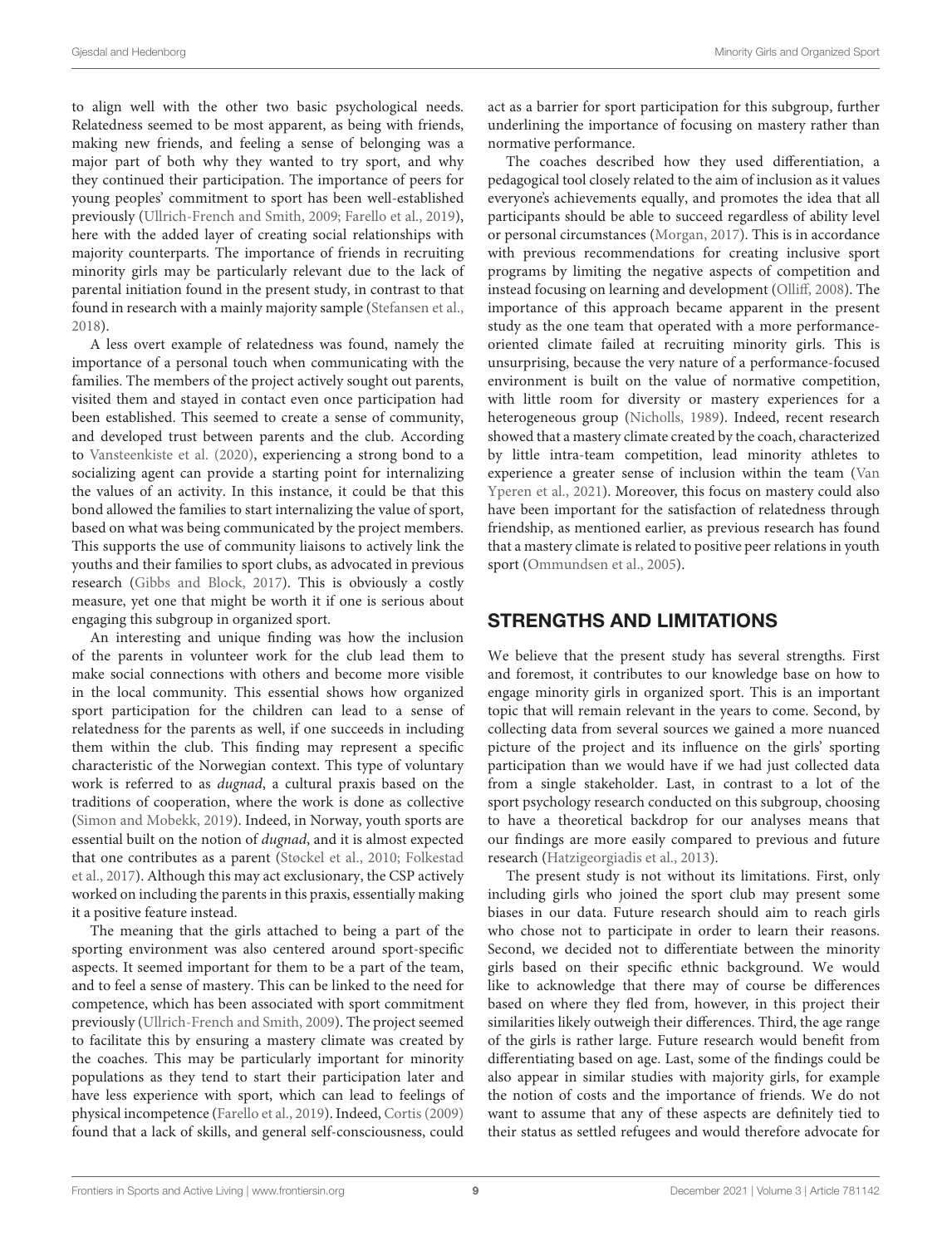intersectionality moving forward [\(Spaaij et al., 2019\)](#page-10-4). This can also be related to potential gender differences, which we did not study. We agree with Middleton, Petersen [\(Middleton et al.,](#page-10-14) [2020\)](#page-10-14), that this is a line of inquiry that deserves attention.

#### **CONCLUSIONS**

The present findings remind us that although we may believe motivation is of the utmost importance when investigating sport participation, its importance assumes access. Without access, you can have the best quality motivation possible yet never have the opportunity to engage. This can perhaps be a blind spot for sport psychology researchers, in that we, due to our privilege, seldom must acknowledge that lack of access is an issue, even in western societies. A lack of access to sport can produce and reproduce social inequalities [\(Nobis and El-Kayed, 2019\)](#page-10-2), and cannot be solved as a purely motivational issue. This underlines the value of combining the study of motivation with the social ecological model, to offer a more comprehensive picture of sport participation, or a lack thereof. Specifically, findings show that gaining access to the sport itself relied on a combination of more structural facilitators, such as no transportation needs, financial support and a local community willing to make adaptions to the sport program, as well as more motivational elements, such as tailoring the sports program to the specific needs of the girls and including both them and their families in the club.

## **REFERENCES**

- <span id="page-9-6"></span>Adie, J. W., Duda, J. L., and Ntoumanis, N. (2012). Perceived coach-autonomy support, basic need satisfaction and the well-and ill-being of elite youth soccer players: a longitudinal investigation. Psychol. Sport Exerc. 13, 51–59. doi: [10.1016/j.psychsport.2011.07.008](https://doi.org/10.1016/j.psychsport.2011.07.008)
- <span id="page-9-8"></span>Baxter, P., and Jack, S. (2008). Qualitative case study methodology: study design and implementation for novice researchers. Qual. Rep. 13, 544–559. doi: [10.46743/2160-3715/2008.1573](https://doi.org/10.46743/2160-3715/2008.1573)
- <span id="page-9-7"></span>Bengoechea, E. G. (2002). Integrating knowledge and expanding horizons in developmental sport psychology: a bioecological perspective. Quest. 54, 1–20. doi: [10.1080/00336297.2002.10491763](https://doi.org/10.1080/00336297.2002.10491763)
- <span id="page-9-12"></span>Bowen, G. A. (2009). Document analysis as a qualitative research method. Qual. Res. J. 9, 27–40. doi: [10.3316/QRJ0902027](https://doi.org/10.3316/QRJ0902027)
- <span id="page-9-10"></span>Braun, V., and Clarke, V. (2019). Reflecting on reflexive thematic analysis. Qual. Res. Sport Exerc. Health. 11, 589–597. doi: [10.1080/2159676X.2019.1628806](https://doi.org/10.1080/2159676X.2019.1628806)
- <span id="page-9-11"></span>Braun, V., and Clarke, V. (2020). One size fits all? What counts as quality practice in (reflexive) thematic analysis? Qual. Res. Psychol. 18, 328–352. doi: [10.1080/14780887.2020.1769238](https://doi.org/10.1080/14780887.2020.1769238)
- <span id="page-9-3"></span>Bronfenbrenner, U. (1999). "Environments in developmental perspective: theoretical and operational models," in: Measuring Environment Across the Life Span: Emerging Methods and Concepts, eds S. L. Friedman and T. D. Wachs (Washington, DC: American Psychological Association), 3–28. doi: [10.1037/10317-001](https://doi.org/10.1037/10317-001)
- <span id="page-9-14"></span>Cortis, N. (2009). Social inclusion and sport: culturally diverse women's perspectives. Aust. J. Soc. Issues 44, 91-106. doi: [10.1002/j.1839-4655.2009.tb00132.x](https://doi.org/10.1002/j.1839-4655.2009.tb00132.x)
- <span id="page-9-2"></span>Craike, M. J., Symons, C., and Zimmermann, J. A. M. (2009). Why do young women drop out of sport and physical activity? A social ecological approach. Ann. Leis. Res. 12, 148–172. doi: [10.1080/11745398.2009.9686816](https://doi.org/10.1080/11745398.2009.9686816)
- <span id="page-9-4"></span>Curran, T., Hill, A. P., Ntoumanis, N., Hall, H. K., and Jowett, G. E. (2016). A three-wave longitudinal test of self-determination theory's mediation model of

## DATA AVAILABILITY STATEMENT

The raw data supporting the conclusions of this article will be made available by the authors, without undue reservation.

#### ETHICS STATEMENT

The studies involving human participants were reviewed and approved by Norwegian Center for Research Data. Written informed consent to participate in this study was provided by the participants' legal guardian/next of kin.

## AUTHOR CONTRIBUTIONS

SG has contributed to the development, implementation, interpretation of this study, and also written the manuscript. SH has contributed to the development and interpretation of this study, and has given commentary on the manuscript. All authors contributed to the article and approved the submitted version.

#### ACKNOWLEDGMENTS

The authors would like to thank the participants for their time, and to acknowledge the helpful contribution of the project leader in assisting us in recruiting the participants, organizing the interviews, and assisting with transportation during data collection.

engagement and disaffection in youth sport. J. Sport Exer. Psychol. 38, 15–29. doi: [10.1123/jsep.2015-0016](https://doi.org/10.1123/jsep.2015-0016)

- <span id="page-9-0"></span>Eime, R. M., Young, J. A., Harvey, J. T., Charity, M. J., and Payne, W. R. (2013). A systematic review of the psychological and social benefits of participation in sport for children and adolescents: informing development of a conceptual model of health through sport. Int. J. Behav. Nutr. Phys. Activity 10, 98. doi: [10.1186/1479-5868-10-98](https://doi.org/10.1186/1479-5868-10-98)
- <span id="page-9-5"></span>Farello, A., Blom, L., Mulvihill, T., and Erickson, J. (2019). Understanding female youth refugees' experiences in sport and physical education through the selfdetermination theory. J. Sport Dev. 7, 55–72.
- <span id="page-9-16"></span>Folkestad, B., Fladmoe, A., Sivesind, K. H., and Eimhjellen, I. (2017). Endringer i Frivillig Innsats, Norge i et Skandinavisk Perspektiv. Senter for Forskning på Sivilsamfunn og Frivillig Sektor.
- <span id="page-9-1"></span>Gibbs, L., and Block, K. (2017). Promoting social inclusion through sport for refugee-background youth in Australia: analysing different participation models. Soc. Inclus[. 5, 91–100. doi: 10.17645/si.](https://doi.org/10.17645/si.v5i2.903) v5i2.903
- <span id="page-9-17"></span>Hatzigeorgiadis, A., Morela, E., Elbe, A.-M., Kouli, O., and Sanchez, X. (2013). The integrative role of sport in multicultural societies. Eur. Psychol. 18, 191–202. doi: [10.1027/1016-9040/a000155](https://doi.org/10.1027/1016-9040/a000155)
- <span id="page-9-9"></span>Irwin, L. G., and Johnson, J. (2005). Interviewing young children: explicating our practices and dilemmas. Qual. Health Res. 15, 821–831. doi: [10.1177/1049732304273862](https://doi.org/10.1177/1049732304273862)
- <span id="page-9-13"></span>Jacobsen, S. E., Andersen, P. L., Nordø, Å. D., Sletten, M., and Arnesen, D. (2021). Sosial Ulikhet i Barn og Unges Deltahelse i Organiserte Fritidsaktiviteter, Betydningen av Sosioøkonomiske Ressurser, Georgrafi og Landbakgrunn. Senter for Forskning på Sivilsamfunn og Frivillig Sektor.
- <span id="page-9-15"></span>Langøien, L. J., Terragni, L., Rugseth, G., Nicolaou, M., Holdsworth, M., Stronks, K., et al. (2017). Systematic mapping review of the factors influencing physical activity and sedentary behaviour in ethnic minority groups in Europe: a DEDIPAC study. Int. J. Behav. Nutr. Phys. Activ. 14, 99. doi: [10.1186/s12966-017-0554-3](https://doi.org/10.1186/s12966-017-0554-3)